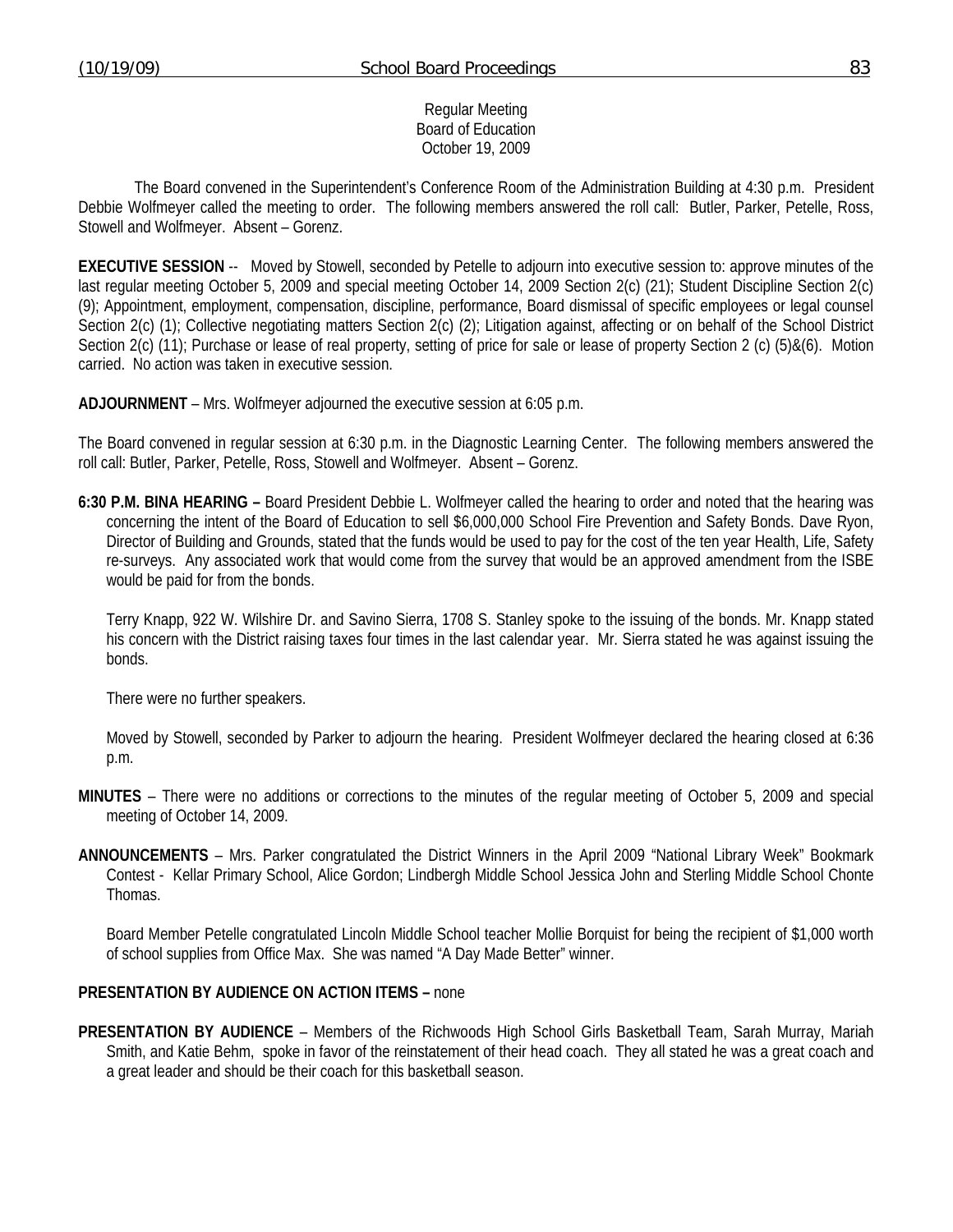Terry Knapp, 922 W. Wilshire Dr. stated that there is administrative talent in the District and that Dr. Hannah was overlooked for the position of Deputy Superintendent. Mr. Knapp also stated his concern with Dr. Durflinger being the Deputy Superintendent and not having any experience with minority students.

 Bob Darling, 230 E. Highpoint Rd. spoke to the Richwoods High School Girls Basketball coach issue. He felt it would be better for the students to allow him to coach this season. He stated that he felt Dr. Hannah could have handled the Deputy Superintendent position. He stated that he appreciated the work that administrators do. Mr. Darling noted the overcrowding situation with Glen Oak and Irving Primary Schools because of the closing of Tyng and Kingman Primary Schools.

 Hedy Elliott-Gardner, 3811 W. Pagewood, stated that she spoke with retired Superintendent Harry Whitaker and he knew the mission of District 150 and that we have lost that vision. She stated that we now have layers of staff who do not work with students and that teachers are pulled out of the classroom far too often.

Sharon Crews, 2215 W. Callendar, listed the questions she has for administration.

 Charlie Thomas, 619 Forrest Lawn, stated his concern with spending funds to hire someone outside the District when we have qualified people on staff. He stated that he is waiting on an update for the Woodruff High School closing. He stated that he is on a committee, but his committee has not met and he does not know if the right people are on the committee. He stressed that he will not believe that Woodruff High School will be closed until it is closed.

 Savino Sierra, 1708 S. Stanley, stated that the District needs to find programs to help students at Manual High School. He still feels that discipline is the biggest problem.

 Kathy Behm, 4122 Creighton Terrace, stated that she feels the timing for hiring a new girls basketball coach is unfortunate and not fair to the staff or players. She stated that the coach was not a threat to the students and should have the opportunity to coach again.

# **CONSENT AGENDA –**

MOTION TO TABLE CONSENT AGENDA ITEMS **–** Moved by Ross, seconded by Parker that Consent Agenda Items numbers 6 through 11 be tabled.

## 6. APPROVAL OF FULL TIME THERAPIST – Hannah

*Proposed Action*: That the Board of Education of Peoria Public Schools District 150 authorize the administration to enter into an agreement with the Children's Home Association of Illinois for the position of full-time therapist to provide services as a single point of contact for all mental health services and programs provided with the PACES schools of Garfield, Harrison and Manual, effective August 1, 2009 through July 31, 2010.

## 7. APPROVAL OF SERVICE MANAGEMENT CONTRACT – Hannah

*Proposed Action*: That the Board of Education of Peoria Public Schools District 150, authorize the administration to enter into an agreement with the Mindock Counseling and Consulting to provide grant oversight and responsibility for meeting PACES program performance goals at all District 150 schools, effective August 1, 2009 through July 31, 2010.

## 8. APPROVAL OF AGREEMENT WITH HUMAN SERVICE CENTER – Hannah

*Proposed Action*: That the Board of Education of Peoria Public Schools District 150 authorize the administration to enter into an agreement with Human Service Center to provide Abeyance Counselor services to all Peoria District 150 students, effective August 1, 2009 through July 31, 2010.

## 9. APPROVAL OF AGREEMENT WITH COUNSELING AND FAMILY SERVICES – Hannah

*Proposed Action*: That the Board of Education of Peoria Public Schools District 150 authorize the administration to enter into an agreement with Counseling and Family Services to provide Student/Family Liaison services to our students at Lincoln Middle School and Peoria Alternative High School, effective August 15, 2009 through June 15, 2010.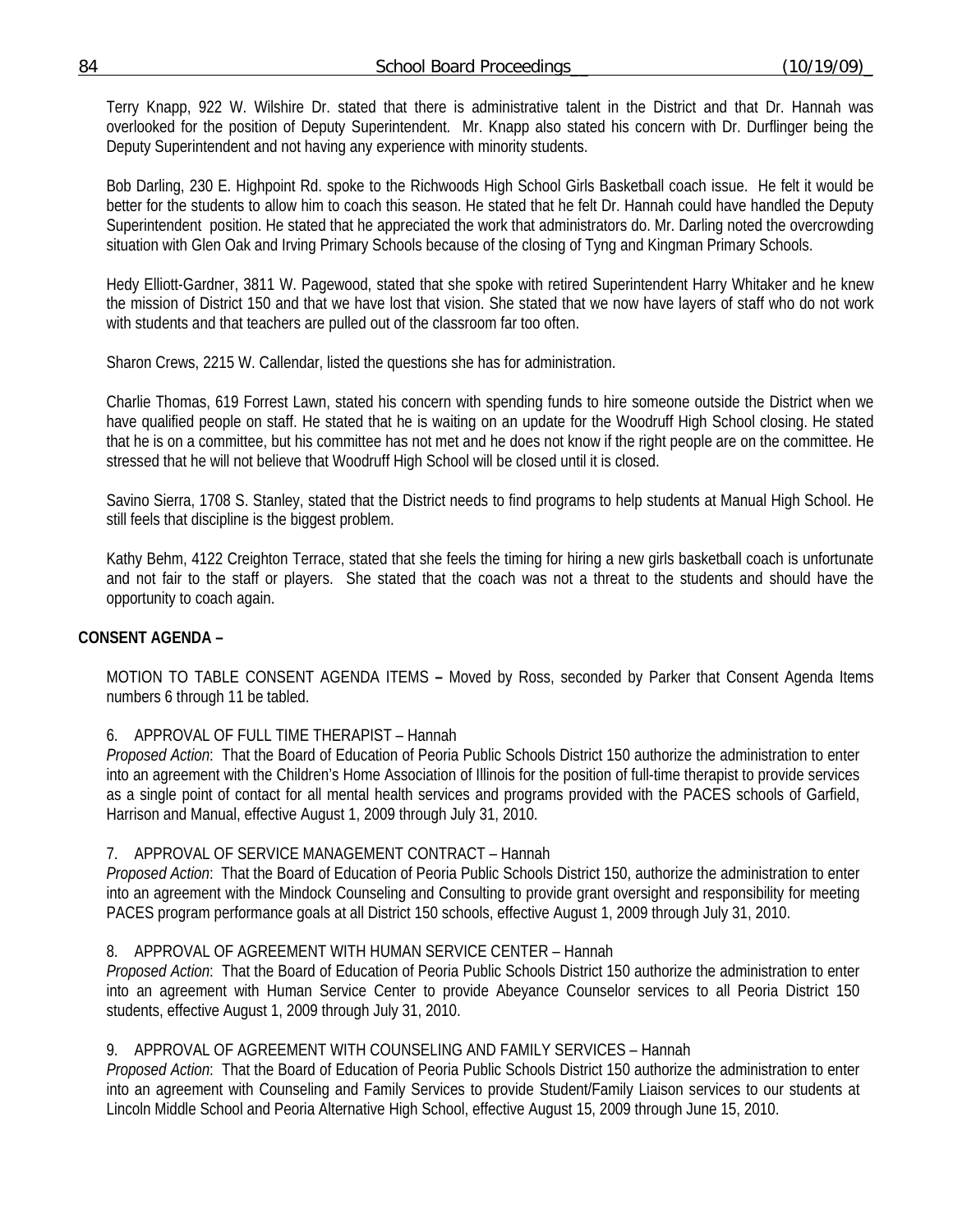10. APPROVAL OF AGREEMENT WITH COUNSELING AND FAMILY SERVICES – Hannah

*Proposed Action*: That the Board of Education of Peoria Public Schools District 150, authorize the administration to enter into an agreement with Counseling and Family Services to provide Student/Family Liaison services to our students at Garfield School and Harrison Primary School, effective August 1, 2009 through July 30, 2010.

11. APPROVAL OF AGREEMENT WITH COUNSELING AND FAMILY SERVICES – Hannah *Proposed Action*: That the Board of Education of Peoria Public Schools District 150 authorize the administration to enter into an agreement with Counseling and Family Services to provide Student School Counselor services to our students at Lincoln Middle School, effective August 15, 2009 through June 15, 2010.

> On roll call, 5 ayes. Butler, Parker, Petelle, Ross, Wolfmeyer 1 nay. Stowell. Motion carried.

ADOPTION OF CONSENT CALENDAR -- Moved by Parker, seconded by Ross adoption of the consent calendar.

On roll call, 6 ayes. Motion carried.

GIFTS TO SCHOOL DISTRICT – Moved by Parker, seconded by Ross, that the following donations be accepted and letters of appreciation sent to the donors.

- Coupons for free smoothies, valued by the donor at \$300.00, donated by Smoothie King to Kellar, Lindbergh and Richwoods for attendance incentives
- Gift cards, valued by the donor at \$500.00, donated by Wal-Mart to Kellar, Lindbergh and Richwoods for attendance incentives

Washington Gifted School received the following donations to support school needs and activities:

\$50.00 donated by Mr. and Mrs. Eli Kuganeswaran

- \$50.00 donated by Ms. Jane Aldridge \$50.00 donated by Mr. and Mrs. Robert Lundholm \$100.00 donated by Mr. and Mrs. Trevor Iund \$50.00 donated by Mr. and Mrs. Donald Knox \$50.00 donated by Mr. and Mrs. Tsung How Lill \$50.00 donated by Ms. Jill Johnson \$50.00 donated by Mr. and Mrs. Prabhat Mittal \$50.00 donated by Mr. and Mrs. Lawrence Smethers \$50.00 donated by Mr. and Mrs. Prentiss Carter \$50.00 donated by Mr. and Mrs. Rick Goldhammer \$50.00 donated by Ms. Margot Vance and Mr. Alex Morris \$50.00 donated by Mr. and Mrs. Stephen Cirone \$50.00 donated by Mr. and Mrs. Aaron Humphreys \$50.00 donated by Mr. and Mrs. Marc Wyckoff \$50.00 donated by Mr. and Mrs. Paul Gamble \$60.00 donated by Mrs. Anjana Patel-O'Connor \$50.00 donated by Ms. Leah Adams Curtis and R. Craig Curtis
- Cleaning instrument fee of \$85.44 for cleaning a school instrument donated by Ms. Rene Smethers to Washington Gifted School

Mini pumpkins and gourds, valued by the donor at \$15.00, donated by Kroger on Harmon Highway to Taft Riverview Gardens Pre-School

On roll call, 6 ayes. Motion carried.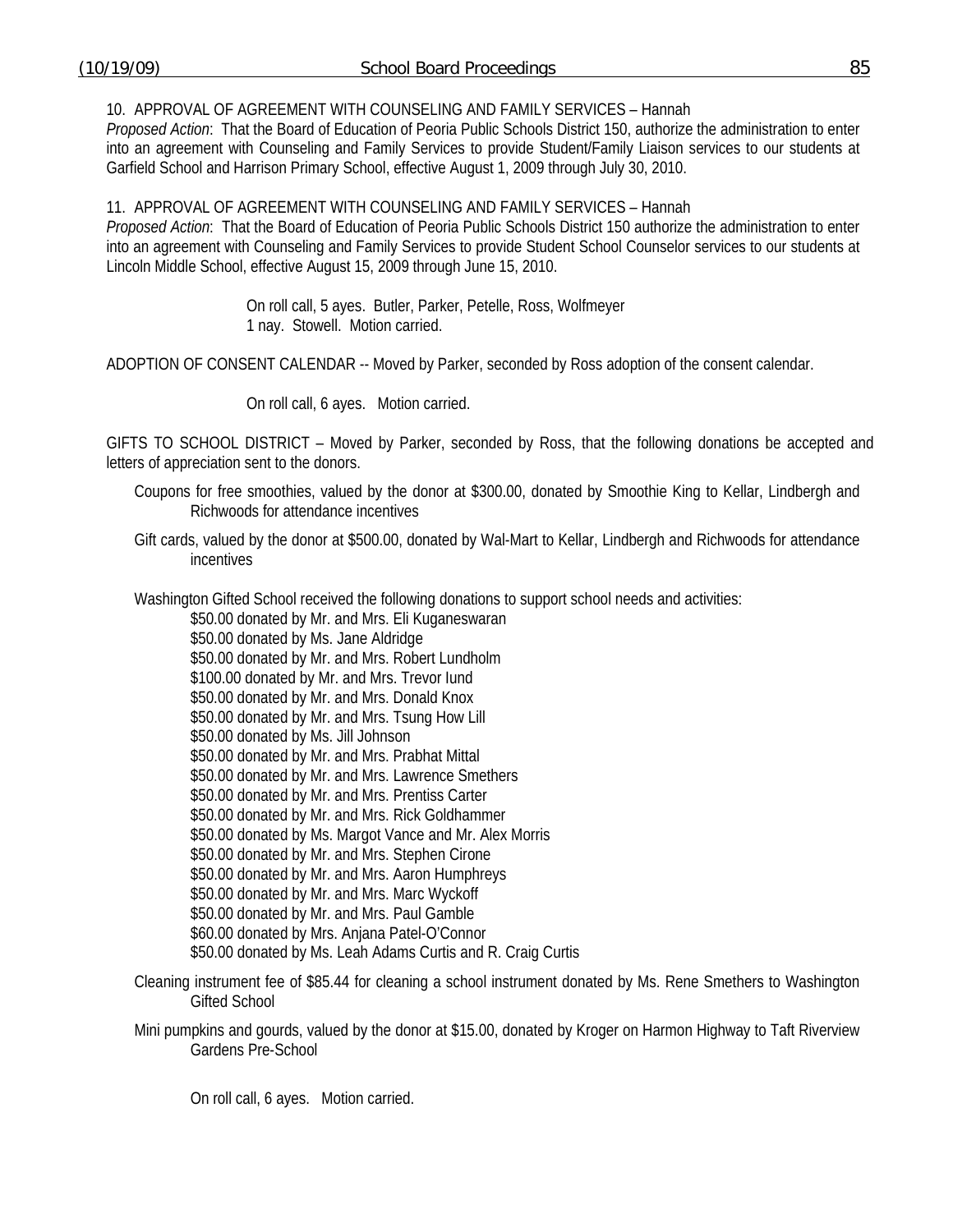PAYMENT OF BILLS -- Moved by Parker, seconded by Ross approval of the payment of the following bills.

| <b>FUND</b> | <b>DESCRIPTION</b>                  | <b>BAL.SHEET</b><br><b>RFV</b> | <b>EXPENSE</b> | <b>TOTAL</b> |
|-------------|-------------------------------------|--------------------------------|----------------|--------------|
| 10          | EDUCATIONAL FUND                    | \$7,646.67                     | \$243,694.90   | \$251,341.57 |
| 20          | <b>OPERATIONS, BLDG &amp; MAINT</b> |                                | \$143,914.20   | \$143,914.20 |
| 40          | <b>TRANSPORTATION</b>               |                                | \$4,495.69     | \$4,495.69   |
| 60          | CAPITAL PROJECTS                    |                                | \$7,437.83     | \$7,437.83   |
| 90          | CAPITAL IMPROVEMENTS                |                                | \$129.97       | \$129.97     |
| 95          | MID CENTRAL ASSOCIATION             |                                | \$4,551.46     | \$4,551.46   |
| 99          | PPS ADMIN OUTREACH PROG             |                                | \$1,801.01     | \$1,801.01   |
|             |                                     |                                | \$406,025.06   | \$413,671.73 |

On roll call, 6 ayes. Motion carried.

REQUEST TO PURCHASE - Moved by Parker, seconded by Ross approval of the following Request to Purchase.

#### 1. **Change Order # 1 – Thomas Jefferson School -** Requested by David A. Ryon

|    | a. Remove existing plaster ceilings in Corridors $# 105 \& #144$<br>and replace with 2 x 2 suspended acoustic tile ceiling and grid   | ADD                |                | \$26,700.00       |  |
|----|---------------------------------------------------------------------------------------------------------------------------------------|--------------------|----------------|-------------------|--|
|    | b. Deduct painting of existing plaster ceilings being replaced<br>with suspended acoustic tile ceiling and grid                       | DEDUCT \$6,040.00  |                |                   |  |
|    | c. Replace specified suspended acoustic tile with Armstrong<br>#1713                                                                  |                    |                | DEDUCT \$4,501.00 |  |
|    | d. Deduct originally specified natural cork visual display<br>surfaces and replace with Golterman and Sabo Vinyl<br>tackboards        | DEDUCT \$10,800.00 |                |                   |  |
|    | e. Add General Conditions (5%) on above                                                                                               | ADD                | \$             | 267.95            |  |
|    | f. Add Overhead and Profit (10%) on above                                                                                             | ADD                | \$             | 562.69            |  |
|    | Original contract amount<br>\$1,492,158.84<br>The contract sum will be <b>increased</b> by<br>\$<br>6,189.64                          |                    |                |                   |  |
|    | New contract sum including this Change Order<br><b>Menold Construction</b>                                                            |                    | \$1,498,348.48 |                   |  |
|    | <b>HEALTH LIFE SAFETY FUNDS</b>                                                                                                       |                    |                |                   |  |
| 2. | Change Order #2 - Thomas Jefferson School - Requested by David A. Ryon                                                                |                    |                |                   |  |
|    | a. Lower suspended acoustic tile ceiling at Cafeteria #150                                                                            |                    | <b>ADD</b>     | \$1,028.00        |  |
|    | b. Demo existing acoustic tile ceiling and grid at Kitchen<br>#170 and replace with 2 x 2 suspended acoustic tile<br>Ceiling and grid |                    | <b>ADD</b>     | \$<br>657.00      |  |

d. Add Overhead and Profit (10%) on above ADD \$ 176.92

c. Add General Conditions (5%) on above ADD \$ 84.25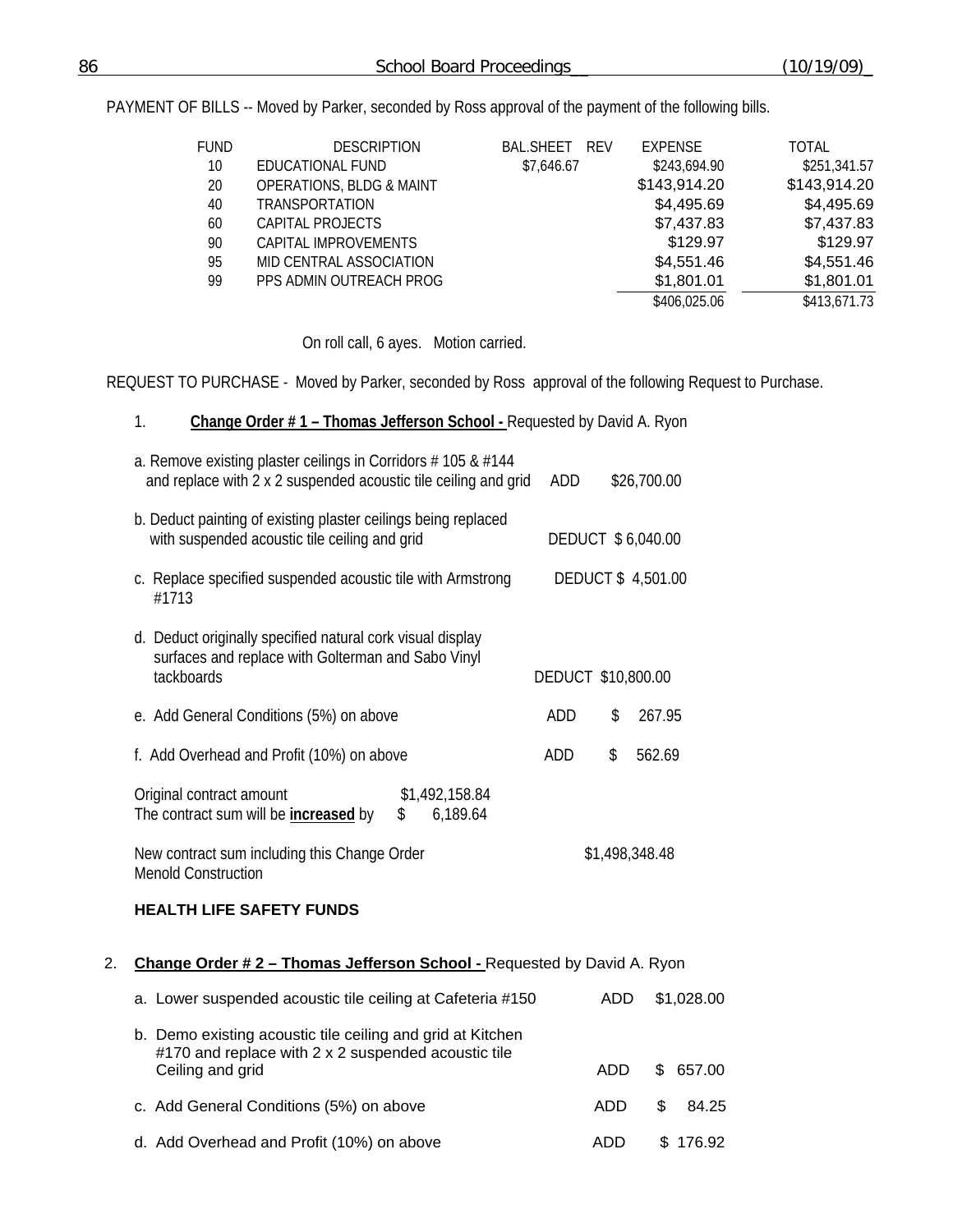| Original contract sum                                                                          | \$1,498,348.48 |                  |
|------------------------------------------------------------------------------------------------|----------------|------------------|
| The contract Sum will be increased by                                                          | \$<br>1,946.17 |                  |
| New Contract Sum including this Change Order<br><b>Menold Construction</b>                     |                | \$1,500,294.65   |
| <b>HEALTH LIFE SAFETY FUNDS</b>                                                                |                |                  |
| 3. Change Order # 3 – Thomas Jefferson School - Requested by David A. Ryon                     |                |                  |
| a. Provide concrete fire protection system detector check vault.<br>(Insurance – Related Work) |                | ADD \$18,675.00  |
| b. Add General Conditions (5%) on above.                                                       |                | ADD \$<br>933.75 |
| c. Add Overhead (10%) and Profit (10%) on above.                                               |                | ADD \$ 3,921.75  |
| Original contract amount                                                                       | \$1.500.294.65 |                  |

| The contract Sum will be <b>increased</b> by | \$23,530.50 |                |
|----------------------------------------------|-------------|----------------|
| New contract sum including this Change Order |             | \$1,523,825.15 |

Menold Construction

## **REIMBURSED BY INSURANCE**

On roll call, 6 ayes. Motion carried.

HUMAN RESOURCE REPORT -- Moved by Parker, seconded by Ross approval of the following human resource report as presented by the administration.

| -1. | <b>Certified Personnel</b>                                  | <b>Effective Date</b> |
|-----|-------------------------------------------------------------|-----------------------|
|     | <b>Appointments</b>                                         |                       |
|     | Increment - Part Time New Hire                              |                       |
|     | Hill, LaQuasha - Peoria High/Assistant Coach                | 10/20/2009            |
|     | Speech Pathologist - Full Time New Hire                     |                       |
|     | Davis, Kandace - Charter Oak/Valeska Hinton                 | 10/20/2009            |
|     | Teachers - Full Time New Hire                               |                       |
|     | Colwell, Danielle – Irving/2 <sup>nd</sup> Grade (From Sub) | 10/20/2009            |
|     | Tutor - Part Time New Hire                                  |                       |
|     | Combs, Stacey - Garfield                                    | 10/20/2009            |
|     | Northrup, Claudia - Thomas Jefferson                        | 10/20/2009            |
|     | <b>Retirements</b>                                          |                       |
|     | Dean                                                        |                       |
|     | Bailey, Sharon - Peoria High                                | 6/30/2010             |
|     | <b>Resignations</b>                                         |                       |
|     | Speech Pathologist - Full Time                              |                       |
|     | Saal, Jennifer - Harrison/Family Obligations                | 10/7/2009             |

**II. Non-Certified Personnel** 

*Appointments* Custodial and Maintenance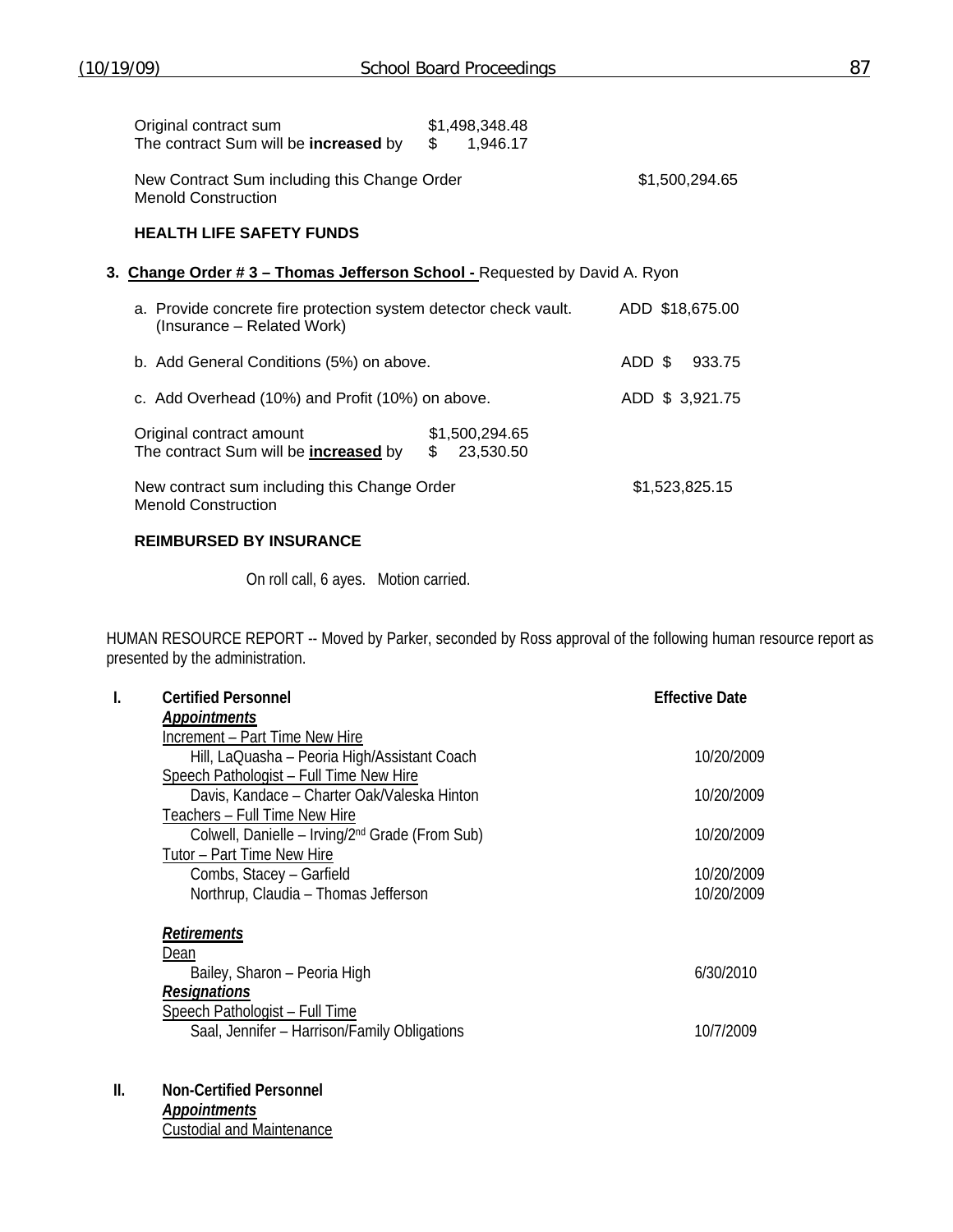|    | Aguster, Delano - Indefinite<br>Herrod, Richard - Administration Building<br>Jackson, Jonny - Woodrow Wilson<br>Reese, Chris - Hines<br>Robinson, Dennis - Franklin Edison<br>Shumate, Cedric - Franklin Edison<br>Smith, Darryll - Woodruff<br>Welch, Wesley - Indefinite<br>Williams, Donald - Indefinite | 8/24/2009<br>8/24/2009<br>8/24/2009<br>8/24/2009<br>8/24/2009<br>8/24/2009<br>8/24/2009<br>8/24/2009<br>8/24/2009 |
|----|-------------------------------------------------------------------------------------------------------------------------------------------------------------------------------------------------------------------------------------------------------------------------------------------------------------|-------------------------------------------------------------------------------------------------------------------|
|    | Para-Professional Full Time                                                                                                                                                                                                                                                                                 |                                                                                                                   |
|    | Albornoz Arguinzones, Zully - Teacher Aide<br>Baskin, Leola - Teacher Aide                                                                                                                                                                                                                                  | 10/20/2009<br>10/20/2009                                                                                          |
|    | Taylor, Andrea - Woodrow Wilson/Teacher Aide-Nurse                                                                                                                                                                                                                                                          | 10/20/2009                                                                                                        |
|    | <b>Tutor - Part Time New Hire</b>                                                                                                                                                                                                                                                                           |                                                                                                                   |
|    | Smethers, Rene - Charter Oak                                                                                                                                                                                                                                                                                | 10/20/2009                                                                                                        |
|    | <b>Miscellaneous</b>                                                                                                                                                                                                                                                                                        |                                                                                                                   |
|    | <b>Tutor Assistant</b>                                                                                                                                                                                                                                                                                      |                                                                                                                   |
|    | Pearson, Stephanie                                                                                                                                                                                                                                                                                          | 10/07/2009                                                                                                        |
|    | <b>Transportation</b>                                                                                                                                                                                                                                                                                       |                                                                                                                   |
|    | <b>Drivers</b>                                                                                                                                                                                                                                                                                              |                                                                                                                   |
|    | Collins, Joshua                                                                                                                                                                                                                                                                                             | 10/20/2009                                                                                                        |
|    | Eckardt, Aaron                                                                                                                                                                                                                                                                                              | 10/20/2009                                                                                                        |
|    | <b>Monitors</b>                                                                                                                                                                                                                                                                                             |                                                                                                                   |
|    | Johnson, Pamela (From Substitute)                                                                                                                                                                                                                                                                           | 10/06/2009                                                                                                        |
|    | <b>Retirements</b>                                                                                                                                                                                                                                                                                          |                                                                                                                   |
|    | <b>Cafeteria</b>                                                                                                                                                                                                                                                                                            |                                                                                                                   |
|    | Gerber, Louise - Charter Oak                                                                                                                                                                                                                                                                                | 6/10/2010                                                                                                         |
|    | Clerical - Full Time School Year                                                                                                                                                                                                                                                                            |                                                                                                                   |
|    | Alexander, Jenell - Blaine Sumner Complex                                                                                                                                                                                                                                                                   | 9/30/2010                                                                                                         |
|    | Long, Susan - Administration                                                                                                                                                                                                                                                                                | 6/30/2010                                                                                                         |
|    | Clerical - Full Time Year Round                                                                                                                                                                                                                                                                             |                                                                                                                   |
|    | Chavez, Deborah - Medicaid Services<br>Winkler, Rebecca - Medicaid Services                                                                                                                                                                                                                                 | 6/30/2010<br>6/30/2010                                                                                            |
|    | Para-Professional                                                                                                                                                                                                                                                                                           |                                                                                                                   |
|    | Hartter, Barbara - Sterling                                                                                                                                                                                                                                                                                 | 6/30/2010                                                                                                         |
|    | Nordvall, Kathleen - Valeska Hinton                                                                                                                                                                                                                                                                         | 6/30/2010                                                                                                         |
|    | <u>Resignations</u>                                                                                                                                                                                                                                                                                         |                                                                                                                   |
|    | Cafeteria                                                                                                                                                                                                                                                                                                   |                                                                                                                   |
|    | Burnette, Ruth - Other Employment                                                                                                                                                                                                                                                                           | 10/02/2009                                                                                                        |
|    | Transportation                                                                                                                                                                                                                                                                                              |                                                                                                                   |
|    | Kellems, Randy - Job Performance                                                                                                                                                                                                                                                                            | 10/05/2009                                                                                                        |
|    |                                                                                                                                                                                                                                                                                                             |                                                                                                                   |
|    | <b>Terminations</b>                                                                                                                                                                                                                                                                                         |                                                                                                                   |
|    | Cafeteria                                                                                                                                                                                                                                                                                                   |                                                                                                                   |
|    | Bryant, Barbara - Medical/Unable to Work                                                                                                                                                                                                                                                                    | 10/09/2009                                                                                                        |
| Ш. | <b>Certified Substitutes</b><br><b>Appointments</b><br><b>Teachers</b>                                                                                                                                                                                                                                      |                                                                                                                   |
|    | Abron, Staci                                                                                                                                                                                                                                                                                                | 10/13/2009                                                                                                        |
|    | Ballard, Ron - (From Tutor)                                                                                                                                                                                                                                                                                 | 10/07/2009                                                                                                        |
|    | Breymeier, Donna                                                                                                                                                                                                                                                                                            | 10/20/2009                                                                                                        |
|    | Howard, John                                                                                                                                                                                                                                                                                                | 10/20/2009                                                                                                        |
|    |                                                                                                                                                                                                                                                                                                             |                                                                                                                   |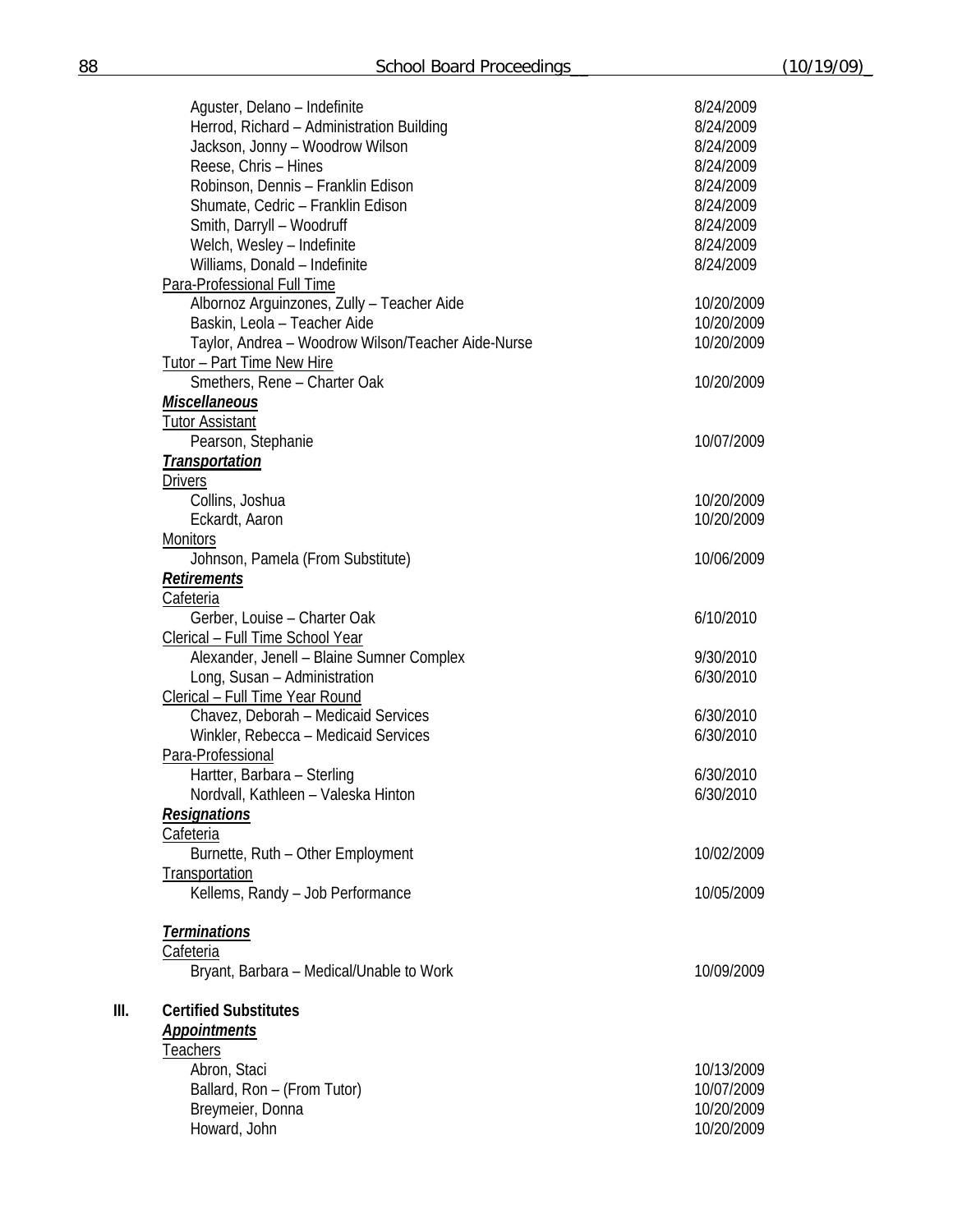| Turnbull, Charity                                              | 10/20/2009               |
|----------------------------------------------------------------|--------------------------|
| Van Doren, Stephanie                                           | 10/20/2009               |
| Voelker, Jared                                                 | 10/20/2009               |
| Winter, Jennifer                                               | 10/20/2009               |
| Wroblewski, Robert                                             | 10/20/2009               |
| <b>Resignations</b>                                            |                          |
| <b>Teachers</b>                                                |                          |
| Davison, Jonathan - Other Employment                           | 10/08/2009               |
| Kirksey, Martin - Moved Out of State                           | 10/14/2009               |
| Wallace, Jermaine - Other Employment                           | 10/14/2009               |
| Williams, Carolina - Moved Out of State                        | 10/05/2009               |
| <b>Terminations</b>                                            |                          |
| <u>Teachers</u>                                                |                          |
| Bontz, Jody - Did Not Return for 2009-2010 School Year         | 10/08/2009               |
| Brigham, Melissa - Did Not Return for 2009-2010 School Year    | 10/08/2009               |
| Busenitz, Benjamin - Did Not Return for 2009-2010 School Year  | 10/08/2009               |
| Caruso, Joshua - Did Not Return for 2009-2010 School Year      | 10/08/2009               |
| Cash, Elizabeth - Did Not Return for 2009-2010 School Year     | 10/08/2009               |
| Copeland, Rachel - Did Not Return for 2009-2010 School Year    | 10/08/2009               |
| Cowley, Nicholas - Did Not Return for 2009-2010 School Year    | 10/08/2009               |
| Cunningham, Mary - Did Not Return for 2009-2010 School Year    | 10/08/2009               |
| Curtin, Elizabeth - Did Not Return for 2009-2010 School Year   | 10/08/2009               |
| Davis, Catherine - Did Not Return for 2009-2010 School Year    | 10/08/2009               |
| Demetre, Christine - Did Not Return for 2009-2010 School Year  | 10/08/2009               |
| Dimler, Bruce - Did Not Return for 2009-2010 School Year       | 10/08/2009               |
| Dowdall, David - Did Not Return for 2009-2010 School Year      | 10/08/2009               |
| Downey, Michael - Did Not Return for 2009-2010 School Year     | 10/08/2009               |
| Eddington, Tiffanie - Did Not Return for 2009-2010 School Year | 10/08/2009               |
| Edwards, Paul - Did Not Return for 2009-2010 School Year       | 10/08/2009               |
|                                                                | 10/08/2009               |
| Eroh, Hobart - Did Not Return for 2009-2010 School Year        |                          |
| Fawcett, Casey - Did Not Return for 2009-2010 School Year      | 10/08/2009<br>10/08/2009 |
| Foote, Gretchen - Did Not Return for 2009-2010 School Year     |                          |
| Frederick, Joshua - Did Not Return for 2009-2010 School Year   | 10/08/2009               |
| Fuller, John - Did Not Return for 2009-2010 School Year        | 10/08/2009               |
| Garber, Mark - Did Not Return for 2009-2010 School Year        | 10/08/2009               |
| Gebhards, Timothy - Did Not Return for 2009-2010 School Year   | 10/08/2009               |
| Genzel, Joseph - Did Not Return for 2009-2010 School Year      | 10/08/2009               |
| Greenberg, Walter - Did Not Return for 2009-2010 School Year   | 10/08/2009               |
| Gregory, Meredith - Did Not Return for 2009-2010 School Year   | 10/08/2009               |
| Hackett, Robert - Did Not Return for 2009-2010 School Year     | 10/08/2009               |
| Henry, Torrie - Did Not Return for 2009-2010 School Year       | 10/08/2009               |
| Hoerr, Joan - Did Not Return for 2009-2010 School Year         | 10/08/2009               |
| loerger, David - Did Not Return for 2009-2010 School Year      | 10/08/2009               |
| imoh, Omolola - Did Not Return for 2009-2010 School Year       | 10/08/2009               |
| Johnson, Beth - Did Not Return for 2009-2010 School Year       | 10/08/2009               |
| Johnson, Klynton - Did Not Return for 2009-2010 School Year    | 10/08/2009               |
| Judd, Eric - Did Not Return for 2009-2010 School Year          | 10/08/2009               |
| Kalmbach, Elizabeth - Did Not Return for 2009-2010 School Year | 10/08/2009               |
| Kasambira, Farai - Did Not Return for 2009-2010 School Year    | 10/08/2009               |
| Khattar, Linda - Did Not Return for 2009-2010 School Year      | 10/08/2009               |
| Kim, Susan - Did Not Return for 2009-2010 School Year          | 10/08/2009               |
| Kluesner, Jeffery - Did Not Return for 2009-2010 School Year   | 10/08/2009               |
| Kneer, Michelle - Did Not Return for 2009-2010 School Year     | 10/08/2009               |
|                                                                |                          |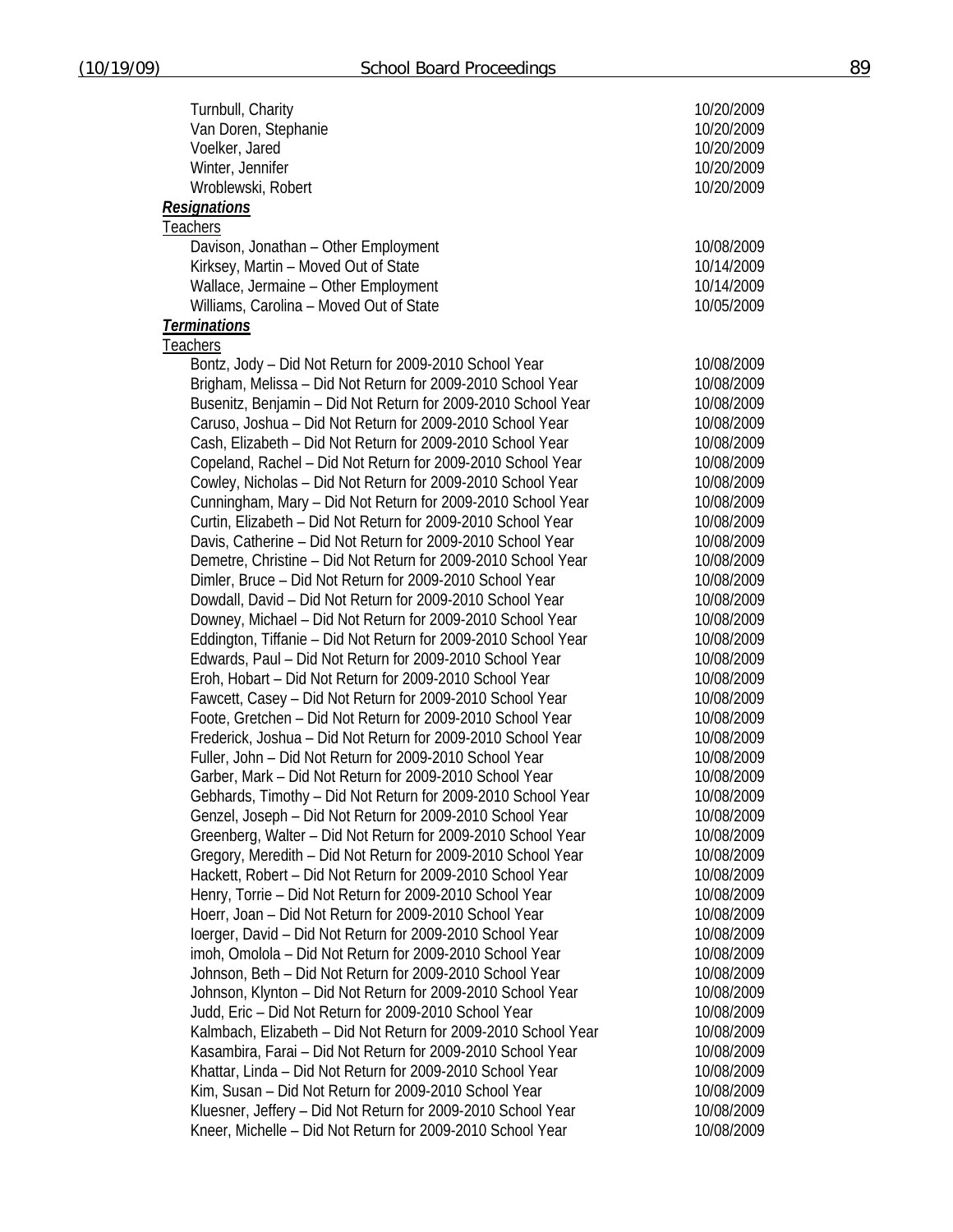|     | Kruse, Jennifer - Did Not Return for 2009-2010 School Year                  | 10/08/2009 |
|-----|-----------------------------------------------------------------------------|------------|
|     | Livingston, Tammy - Did Not Return for 2009-2010 School Year                | 10/08/2009 |
|     | Main, Donita - Did Not Return for 2009-2010 School Year                     | 10/14/2009 |
|     | Mathews, Andrew - Did Not Return for 2009-2010 School Year                  | 10/14/2009 |
|     | Mayo, Susan - Did Not Return for 2009-2010 School Year                      | 10/14/2009 |
|     | McClellon, D Doc - Did Not Return for 2009-2010 School Year                 | 10/14/2009 |
|     | McDonald, Erika - Did Not Return for 2009-2010 School Year                  | 10/14/2009 |
|     |                                                                             | 10/14/2009 |
|     | McDowell, Hayley - Did Not Return for 2009-2010 School Year                 |            |
|     | Meils, Debra Klaus - Did Not Return for 2009-2010 School Year               | 10/14/2009 |
|     | Mettlach, Kenneth - Did Not Return for 2009-2010 School Year                | 10/14/2009 |
|     | Morris, Camillia - Did Not Return for 2009-2010 School Year                 | 10/14/2009 |
|     | Nellas, Paula - Did Not Return for 2009-2010 School Year                    | 10/14/2009 |
|     | Newman, Candace - Did Not Return for 2009-2010 School Year                  | 10/14/2009 |
|     | Oronsaye, Iyare - Did Not Return for 2009-2010 School Year                  | 10/14/2009 |
|     | O'Toole, Timothy - Did Not Return for 2009-2010 School Year                 | 10/14/2009 |
|     | Parry, Beth - Did Not Return for 2009-2010 School Year                      | 10/14/2009 |
|     | Pederson, Paula - Did Not Return for 2009-2010 School Year                  | 10/14/2009 |
|     | Peharda, Krista - Did Not Return for 2009-2010 School Year                  | 10/14/2009 |
|     | Peterson, Dustin - Did Not Return for 2009-2010 School Year                 | 10/14/2009 |
|     | Pierce, Janessa - Did Not Return for 2009-2010 School Year                  | 10/14/2009 |
|     | Richardson, Elizabeth - Did Not Return for 2009-2010 School Year            | 10/14/2009 |
|     | Richmond, Gary - Did Not Return for 2009-2010 School Year                   | 10/14/2009 |
|     | Rose, Cody - Did Not Return for 2009-2010 School Year                       | 10/14/2009 |
|     | Rubsam, Randy - Did Not Return for 2009-2010 School Year                    | 10/14/2009 |
|     | Scherbing, Laura - Did Not Return for 2009-2010 School Year                 | 10/14/2009 |
|     | Schneider, Ashley - Did Not Return for 2009-2010 School Year                | 10/14/2009 |
|     | Schneider, Raymond - Did Not Return for 2009-2010 School Year               | 10/14/2009 |
|     | Scuffham, Heidi - Did Not Return for 2009-2010 School Year                  | 10/14/2009 |
|     | Sendelbach, Brian - Did Not Return for 2009-2010 School Year                | 10/14/2009 |
|     | Silzer, Alexandra - Did Not Return for 2009-2010 School Year                | 10/14/2009 |
|     | Siwicke, Catherine - Did Not Return for 2009-2010 School Year               | 10/14/2009 |
|     | Smith, Vanessa - Did Not Return for 2009-2010 School Year                   | 10/14/2009 |
|     | Smith, Vernon - Did Not Return for 2009-2010 School Year                    | 10/14/2009 |
|     | Sparling, Ralph - Did Not Return for 2009-2010 School Year                  | 10/14/2009 |
|     | Spengler, Kevin - Did Not Return for 2009-2010 School Year                  | 10/14/2009 |
|     |                                                                             | 10/14/2009 |
|     | Storey, Diane - Did Not Return for 2009-2010 School Year                    |            |
|     | <b>Nurses</b><br>Cramer, Gillian - Did Not Return for 2009-2010 School Year |            |
|     | Harris, Barbara - Did Not Return for 2009-2010 School Year                  | 10/08/2009 |
|     |                                                                             | 10/08/2009 |
|     | <b>Terminations</b>                                                         |            |
|     | <u>Teachers</u>                                                             |            |
|     | Topps, Byron - Job Abandonment                                              | 10/15/2009 |
| IV. | <b>Non-Certified Substitutes</b>                                            |            |
|     |                                                                             |            |
|     | <b>Appointments</b>                                                         |            |
|     | Cafeteria                                                                   |            |
|     | Brown, Ebony                                                                | 10/06/2009 |
|     | Crowe, Anytia                                                               | 10/20/2009 |
|     | Foster, Debra                                                               | 10/20/2009 |
|     | Jones, Goldie                                                               | 10/20/2009 |
|     | Leitner, Jessica                                                            | 10/9/2009  |
|     | <b>Student Workers</b>                                                      |            |
|     | Jackson, Tyreese - Manual                                                   | 10/20/2009 |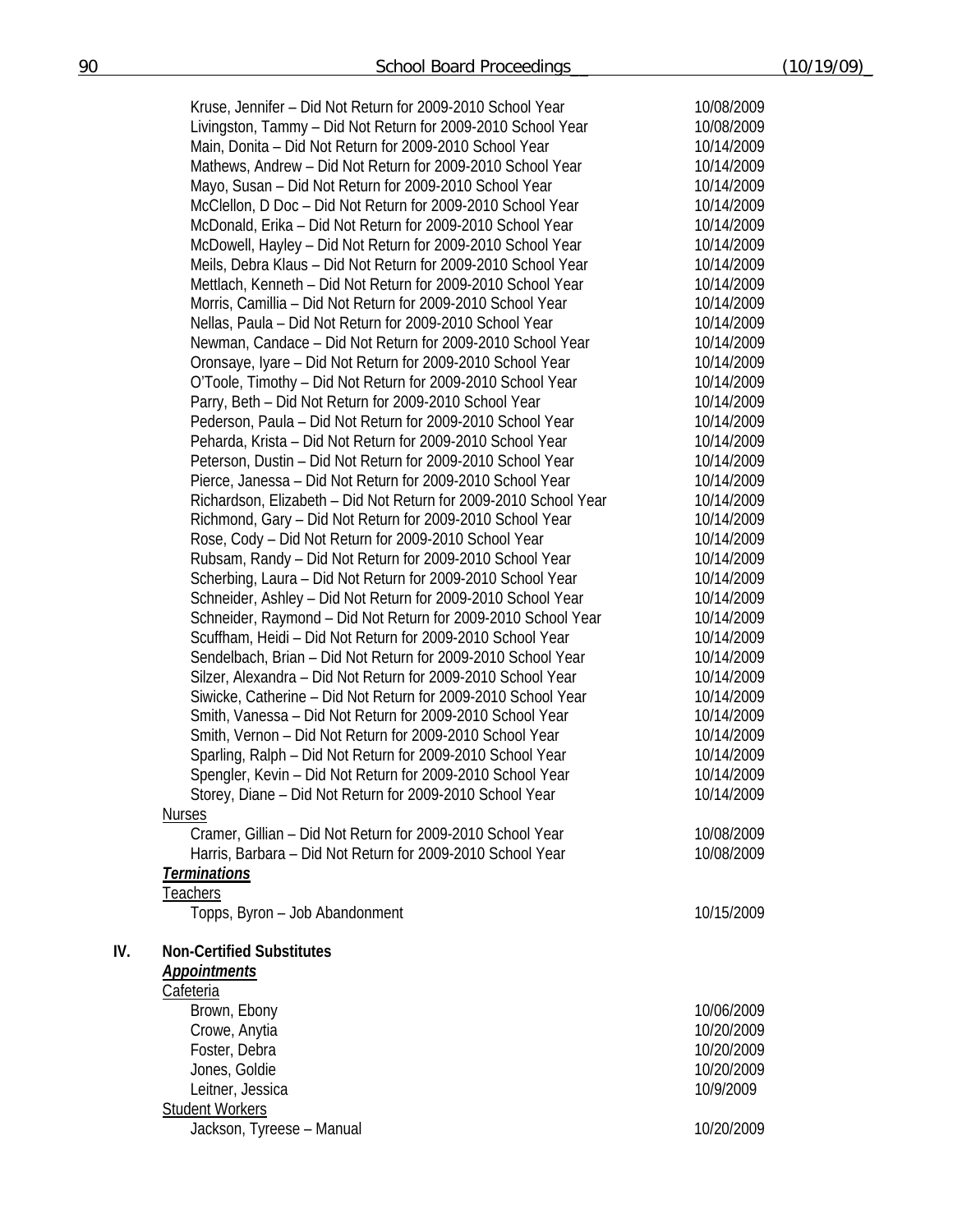| Morse, Jonathan - Manual<br>Tello, Christian - Woodruff     | 10/20/2009<br>10/20/2009 |
|-------------------------------------------------------------|--------------------------|
| <b>Teacher Aides</b>                                        |                          |
| McNeil, Sonya                                               | 10/20/2009               |
| <b>Resignations</b>                                         |                          |
| Clerical                                                    |                          |
| Johnson, Pamela (Moved to Transportation)                   | 10/07/2009               |
| <b>Study Hall Supervisor</b>                                |                          |
| Horsman, James                                              | 10/14/2009               |
| <b>Terminations</b>                                         |                          |
| <b>Behavioral Attendants</b>                                |                          |
| Harris, Terence - Job Abandonment                           | 10/07/2009               |
| Clerical                                                    |                          |
| Fulton, Margaret - Did Not Return for 2009-2010 School Year | 10/08/2009               |
| Teacher Aide Sub                                            |                          |
| Drummond, Antonio - Job Performance                         | 10/01/2009               |
| Nelson, Joan - Job Abandonment                              | 10/02/2009               |
|                                                             |                          |

On roll call, 6 ayes. Motion carried.

TRAVEL REQUESTS - Moved by Parker, seconded by Ross approval of the travel requests as presented by the administration. (Copy is on file in the board secretary's office.)

On roll call, 6 ayes. Motion carried.

AGREEMENT FOR RENTAL OF CLASSROOM SPACE – Moved by Parker, seconded by Ross that the administration be authorized to enter into an agreement with Catholic Charities of the Diocese of Peoria to provide classroom space for two classrooms serving the students who reside at the Guardian Angel facility.

On roll call, 6 ayes. Motion carried.

#### **DELIBERATION AGENDA** -

Review of Suspensions - Moved by Ross seconded by Stowell that the Review of Suspensions listed on the report dated October 19, 2009 be approved as presented.

On roll call, 6 ayes. Motion carried

Expulsions – Moved by Ross seconded by Stowell that the Expulsions listed on the report dated October 19, 2009 be approved as presented.

> On roll call, 5 ayes. Butler, Parker, Petelle, Stowell, Wolfmeyer 1 nay. Ross. Motion carried.

AGREEMENT WITH JOHNS HOPKINS – Moved by Parker, seconded by Ross that the Board of Education of Peoria Public Schools District 150 approve the contract (Program Participation Agreement) with Johns Hopkins University for the Talent Development High School. Further, that the Superintendent is authorized to execute the contract.

UPDATE ON MANUAL HIGH SCHOOL BY DR. SHARON KHERAT - Manual High School Principal Dr. Sharon Kherat updated the Board of Education on Manual High School. She presented that this year the schools has four academies:

7<sup>th</sup> & 8<sup>th</sup> grade academies led by Dr. Val Pierce

9th grade academy led by Betty Zilkowski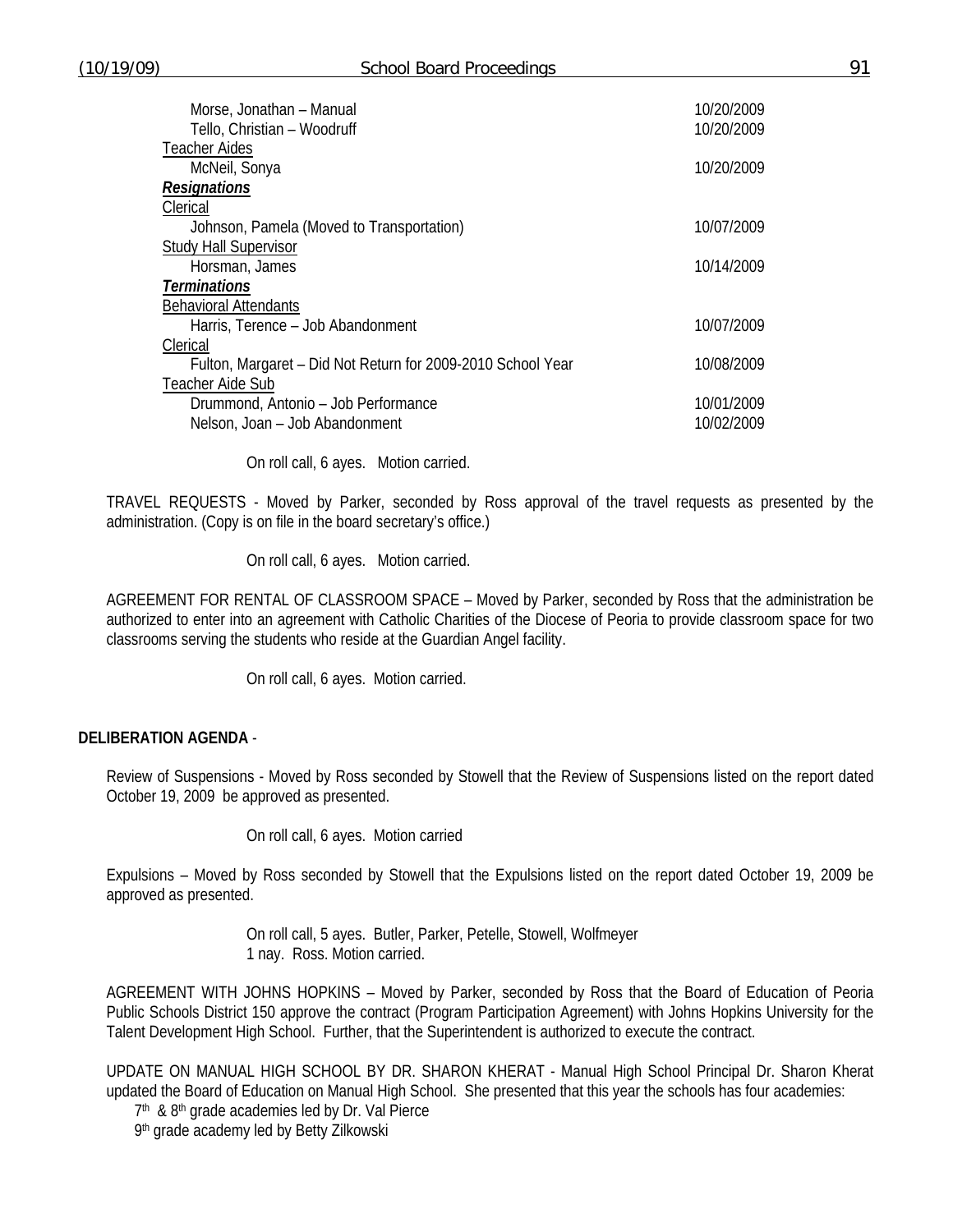$10<sup>th</sup> - 12<sup>th</sup>$  grade academies

 The School of Industrial and Sustainable Technology – Academy Leader Shannon Marlin Architecture and Construction Manufacturing, Engineering and Technology

Business, Management and Administration

 The School of Health, Education and Human Services – Academy Leader Cheryl Ellis Health Science Education and Human Service

Dr. Kherat also listed the following accomplishments:

- Focus has been to improve reading and math scores and attendance and school climate
- 4 x 4 block schedules are in use school wide
- Academies are in place for all grades reading comprehension has increased 15 to 17%
- Enrollment for grades 7-12 is 764
- Attendance rate has increased to 91%
- Suspensions are down
- Credit received for English 1-2 is up to 89%, Algebra 1 73%
- 114 students graduated in 2009
- 77% of high school seniors registered for post-secondary classes
- Scholarship money has increased from \$56,000 to \$250,000

Board members discussed the presentation. Mr. Stowell shared his concern that with the District's financial plight spending over \$1 million on administrative salaries for 800 students is not fiscally wise. He also stated his concern that staff turnovers are at 80% at Manual High School. He feels that the administration at Manual High School can develop a model for the students and the \$200,000 plus contract for Johns Hopkins would not be needed.

Mrs. Wolfmeyer noted that Manual High School is a Choice School. She asked how many students requested to move in or out of Manual High School. Dr. Kherat reported that less than 20 9<sup>th</sup> graders opted out. Dr. Kherat also noted that 4-5 staff members requested transfers.

Mrs. Ross noted that the restructuring committee looked at several models and felt this model was the best for the cost.

Mrs. Butler asked why Dr. Kherat was extending the length of time for the model. Dr. Kherat noted that 70% of the  $7<sup>th</sup>$  and  $8<sup>th</sup>$  grade teachers were new and that with the closing of Woodruff High School those teachers would probably be coming to Manual High School and those changes would require more staff development. Mrs. Butler asked Dr. Kherat if her staff could run the model now. Dr. Kherat stated that she feels the Johns Hopkins model with all of its professional development and job coaching is still needed.

Mr. Stowell asked what Dr. Kherat expects with the Woodruff High School closing. Dr. Kherat stating that plans are still be discussed and that Manual High School will be making presentations to the families.

Dr. Rita Ali, Chairperson of the Manual High School restructuring Council presented that the Council is interested in consideration being given to changing the name of Manual High School. She stated that the high school now houses middle school students and uses the Johns Hopkins model. She noted that the image of Manual High School needs to be changed and the committee is hoping a name change will be considered. The new name, reflective of the school's mission and values, would provide a common sense of identify for Manual students and staff.

Dr. Ali presented the process that the committee is suggesting would include:

- Submission of nominations for school name change
- Naming committee judges would select top three names
- Manual students and staff cast voce for new school name
- School board would vote to approve new school name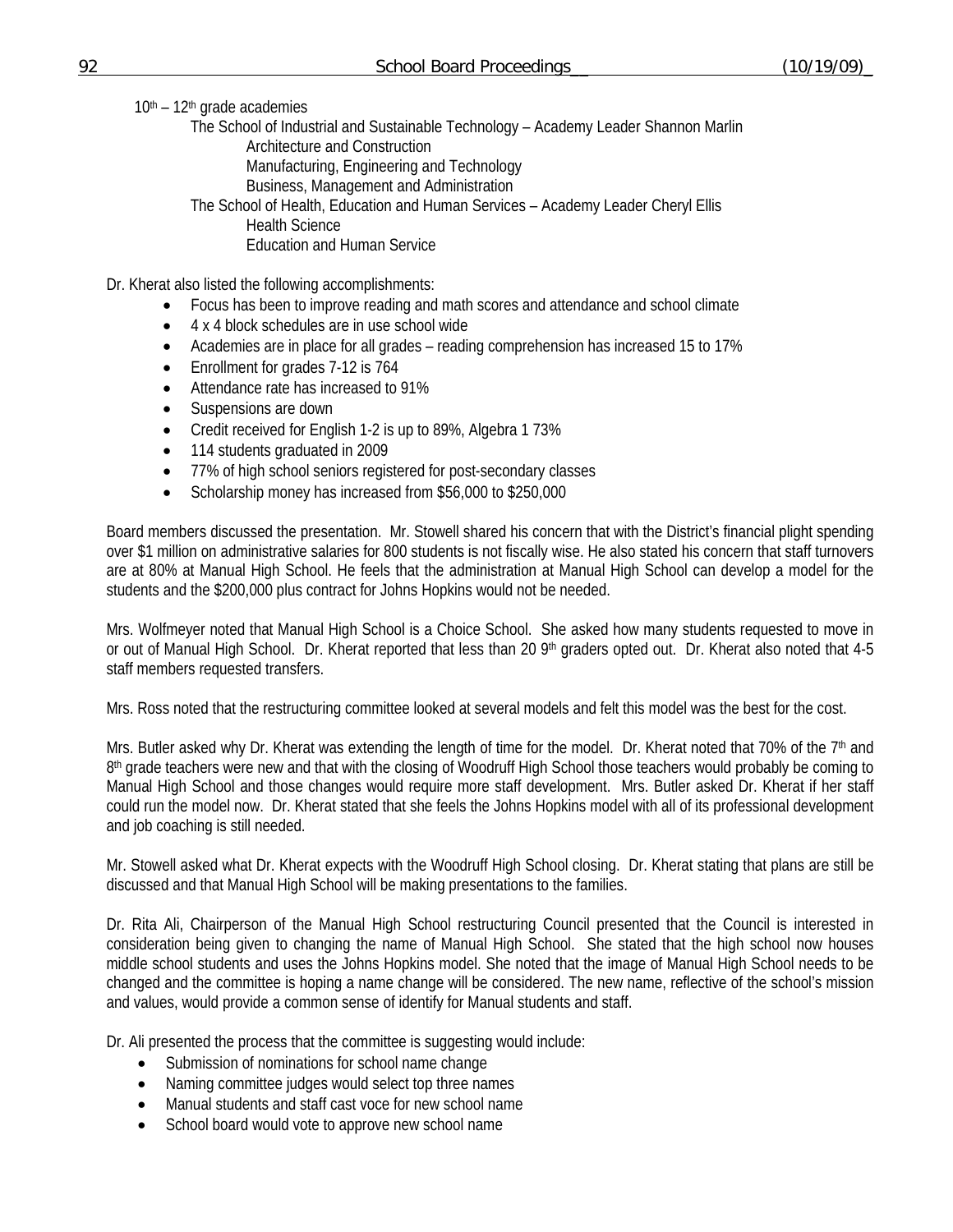Mr. Stowell stated that he appreciated all the information but still does not feel the District is financially able to support the program. He feels administration could take the model and implement it as the budget would allow. He does not feel the district can support \$219,000 for an outside group when current administration could do the job.

Rev. Butler asked what options Mr. Stowell would offer. He stated he feel our administration could train the teachers and still move along, especially the  $7<sup>th</sup>$  and  $8<sup>th</sup>$  grade academy. He feels the district cannot afford this luxury and that if the model is not approved administration can go forward with what they have. He stated that the District is spending twice the per pupil amount at Manual High School as other high schools.

Mrs. Ross stated that she sees this as an investment in our future, not a waste of money. She does think this administration at Manual High School will be well equipped, but they need to be trained in the model. She stated that the Board of Education did make a commitment to the children and families of the south side and we need to have something for Manual High School to hold on to.

Ms. Petelle stated her concern that this contract is for the 2009-2010 school year and maybe this discussion needs to be held for the 2010-2011 school year.

President Wolfmeyer also feels that the Board of Education needs to discuss the contract before the school year would begin.

There was no further discussion.

 On roll call, 5 ayes. Butler, Parker, Petelle, Ross, Wolfmeyer 1 nay. Stowell. Motion carried.

SIGNAGE FOR STADIUM PARK – Moved by Stowell, seconded by Ross that the Board of Education approve the Building Committee recommendation for signage at the new park site on the Stadium property.

#### STADIUM PARK A JOINT VENTURE BETWEEN PEORIA SCHOOL DISTRICT 150 AND THE PEORIA PARK DISTRICT

## **INFORMATION ITEMS – REPORTS FROM SUPERINTENDENT AND STAFF** –

1. GOAL 1 – STUDENT ACHIEVEMENT – Susan Grzanich, Director of Teaching and Learning, introduced Dr. Trish Guinee, Math Coordinator and Kathy Burke, Reading Coordinator.

Dr. Guinee and Mrs. Burke updated the Board of Education on their projects for the years, challenges and next steps. Dr. Guinee noted that teachers have completed work on four quarter plans for grades K – 12 and they are organized by specific topics and matched to reading standards. Vertical teams have been meeting with representatives from each grade level to work on vertical articulation. Grade level leaders are meeting quarterly and professional development continues for teachers. Teachers are learning TI Inspire calculators. Focus areas for math include K-2 interventions on how young children learn about math and the development of a core model. Middle school focus includes in-depth learning for students. High schools have been working on special ed inclusion materials and students learning with understanding. High Schools are also working on short cycle assessments to address the key areas that students will keep working on for testing and college preparation. Next steps for math include building capacity for grades K-2 and developing a group of teacher leaders. Middle schools to high schools will be working with special ed teachers and developing the use of short cycle assessment.

Mrs. Burke presented that the reading and language arts current programs include K-6 Open Court Reading and 7-12 literature by Prentice Hall. She noted that there is reading support in all building with some schools having Reading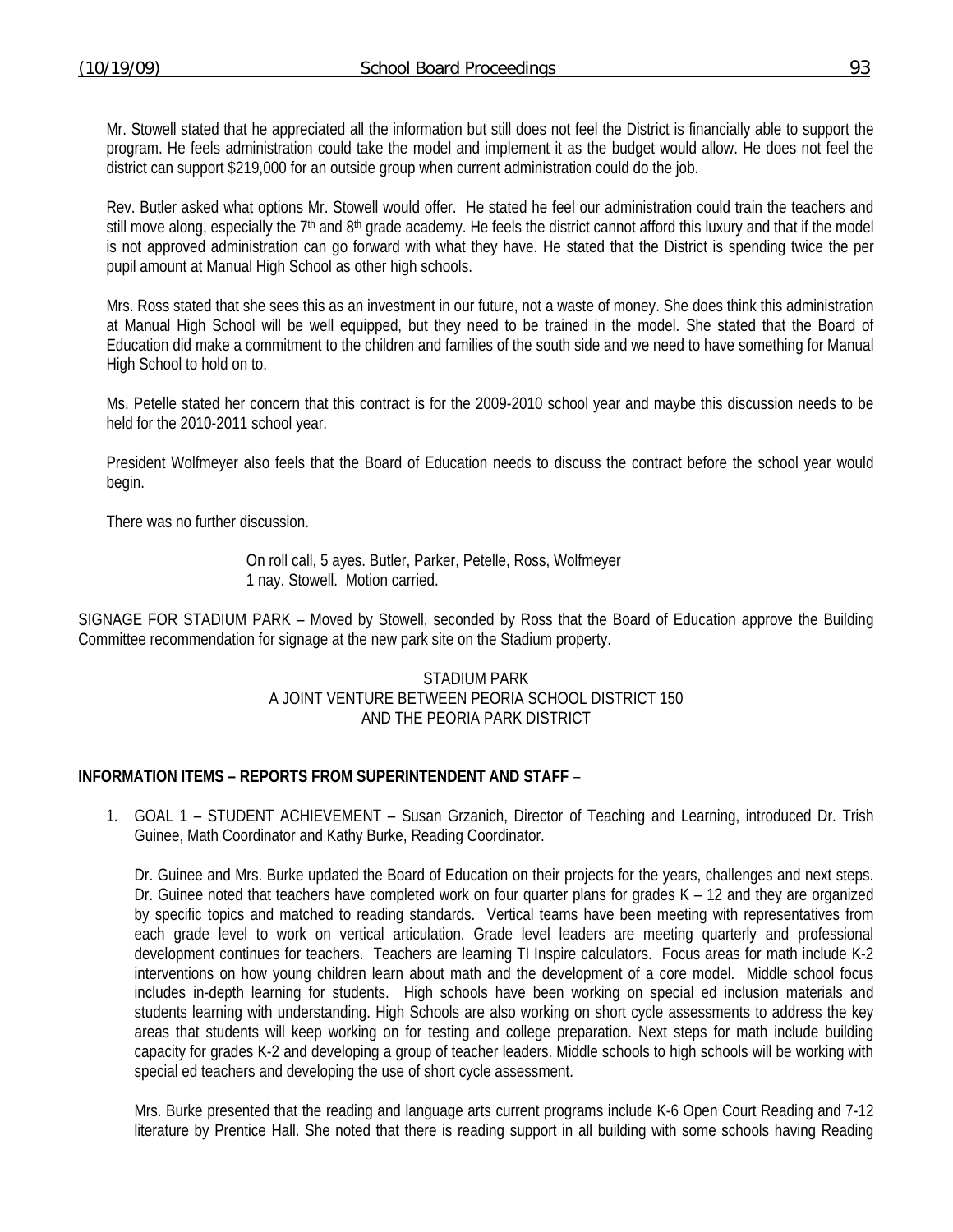Coaches and some having Interventionist Specialists (for reading and math). ELA teams are being developed for grades 7-12 as vertical teams and the Teacher Academy is offering courses. The 95% Group has successfully worked with teachers in grades K-3 – their goal is to have 95% of students reading at grade level by third grade. Middle school teachers have formed a committee to look at the development of intervention programs and materials. There is a new 7-12 grade Language Arts Curriculum and currently teachers are working to refine the curriculum. For next steps teachers will work to build capacity. Mrs. Burke hopes to expand the professional development of the 95% Group to work with fourth grade teachers and form a cadre of K-6 teachers to write short cycle reading assessments. High schools will look at writing a common final for the English Department.

2. Goal  $2$  – FISCAL RESPONSIBILITY – Mr. Stowell would like an update on the  $21<sup>st</sup>$  Century Grant.

FINANCE REPORTS – Ms. Eman presented this report for the Board's information and review.

 PURCHASE ORDERS OVER \$2,500 – Ms. Eman presented this report for the Board's review. Questions were asked and answered regarding the report.

- 3. GOAL 3 QUALITY STAFF
- 4. GOAL 4 SAFE, CARING ENVIRONMENTS Mr. Sullivan presented an update to the Board on the three-tier bus schedule. Items included:
	- Transportation is provided for just under 10,000 students a day on 253 routes
	- This year 20 fewer buses and 8 fewer monitors were used saving over \$240,000 in salaries
	- Including, capital, fuel and maintenance the goal of saving \$1 million looks achievable
	- Normal challenges for the beginning of the year were solved.
	- Lease agreement for the purchase of 18 buses will have a final payment in July 2010
	- Construction has presented a problem for some routes
	- Choice students may necessitate a change in some times or routes
- 5. GOAL 5 CULTURE OF CUSTOMER SERVICE -Report of Requests under the Freedom of Information Act and Status of Such Requests (Copy is on file in the board secretary's office.) Mrs. Shangraw reported that the number of new Freedom of Information Act requests since our last meeting is three. Of those new requests, all three were filled. Of the two pending requests noted on the October 5, 2009 board report, one was filled and one is still pending.

**REPORTS AND SUGGESTIONS BY BOARD MEMBERS** – President Wolfmeyer asked that Attorney Walvoord address the legal issues of Board of Education members speaking on personnel issues. Attorney Walvoord presented that the Board of Education is covered by three areas of the law (1) Staff - are covered by the Personnel Records Act – this act gives access to the employee to their file – but also says that you must keep confidential personnel matters that are in employee files (2) Board Policy also addresses the confidentiality of staff members (3) Specific laws such as criminal background investigation law that states the information that the district receives (we are required to do background checks on employees, contractors and volunteers) all background information must be kept in confidence. He noted that there are times that the district would sometimes like to give more information on personnel actions, but

the reasons behind the personnel action are confidential and cannot be disclosed.

Mrs. Parker asked that dates to contracts be noted so that there would be a Board rule not to vote on anything if it is already in place. The Board needs time to review and vote on items before they are to begin.

Mrs. Ross noted that the Parent Teacher Advisory Committee would meet on October 21, 2009.

ADJOURNMENT – President Wolfmeyer adjourned the regular meeting at 8:55 p.m.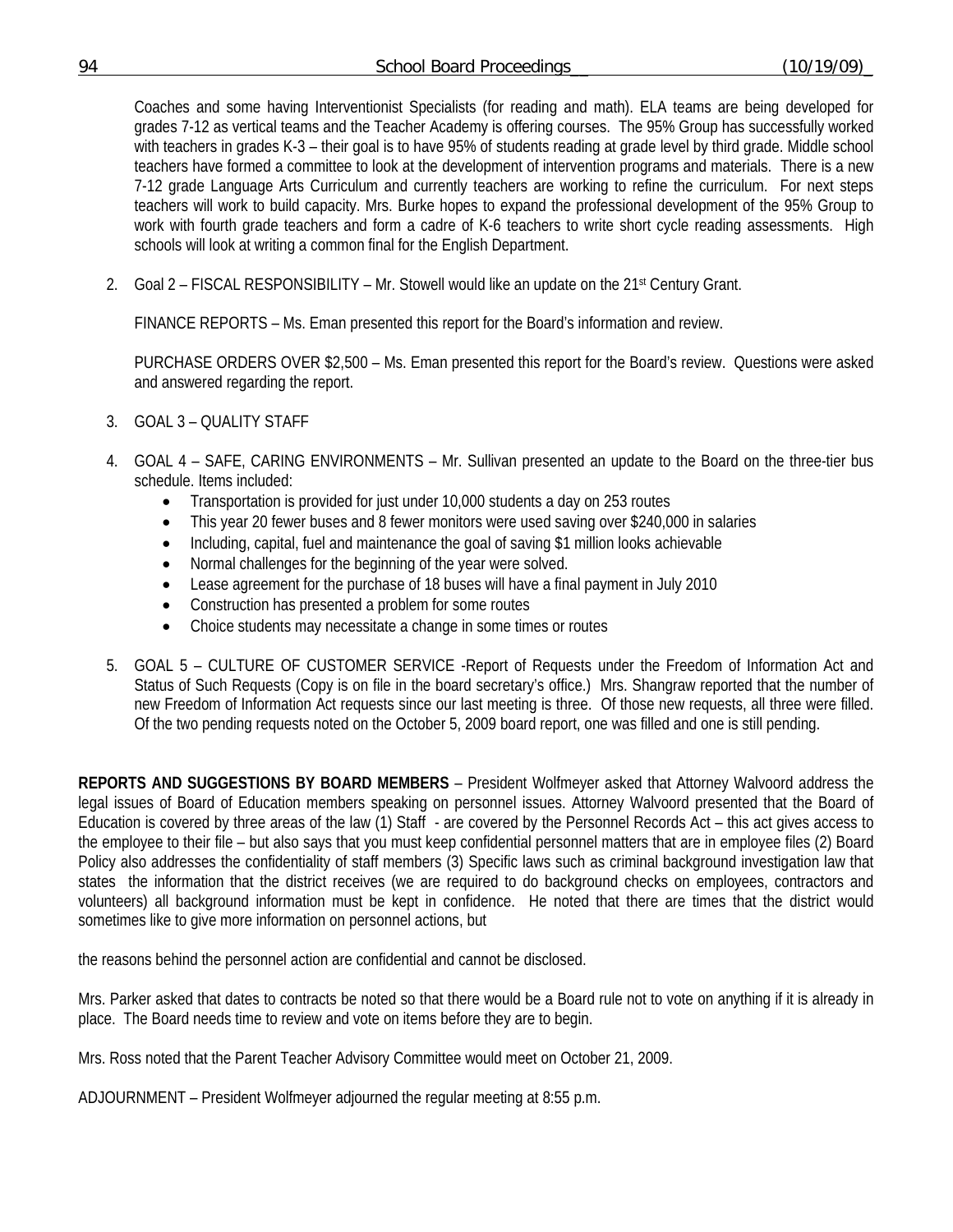Julia A. Cramer, Board Secretary

ATTEST:

Debbie Wolfmeyer Board President